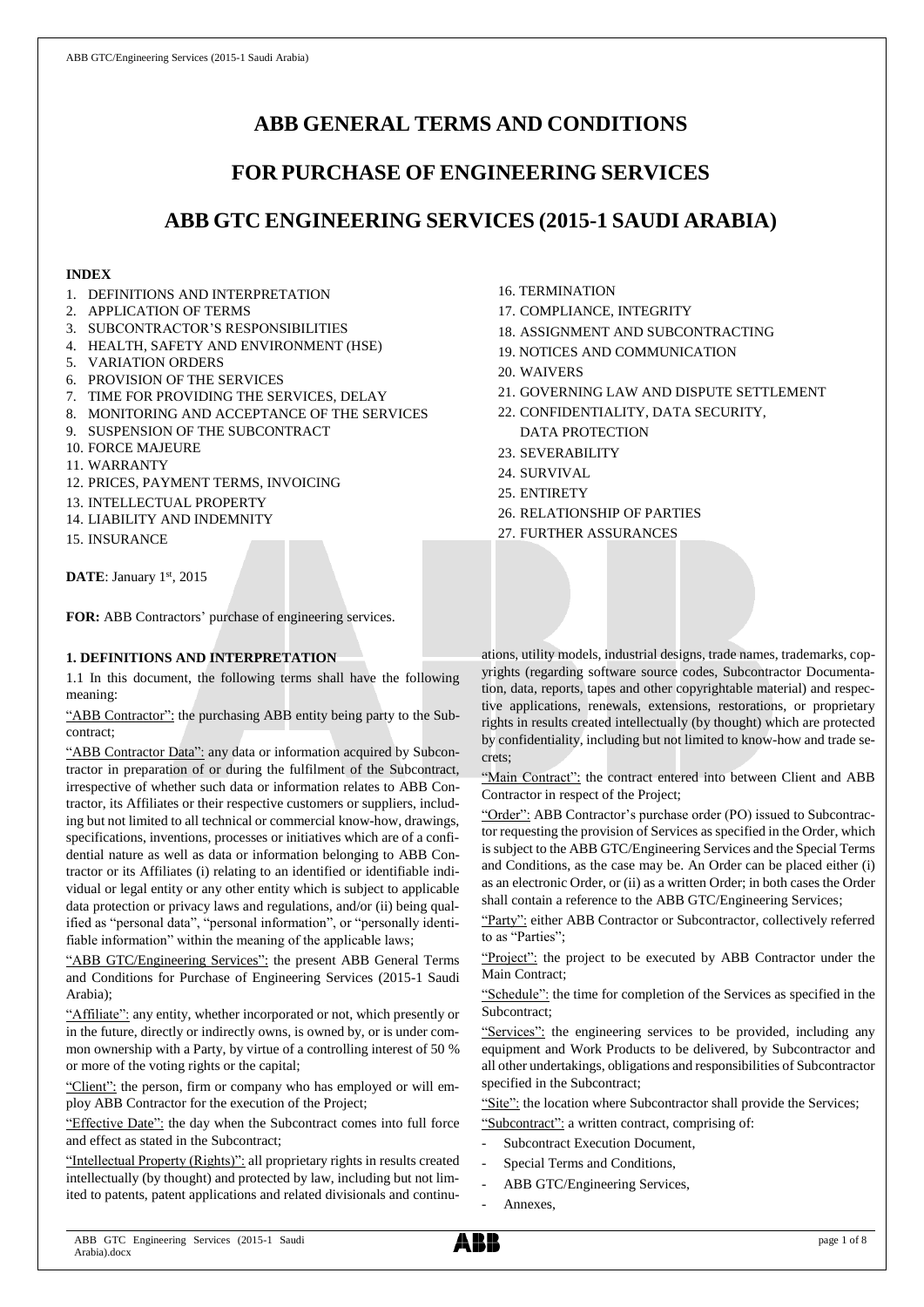and/or the Order, which is accepted by Subcontractor (either expressly by written statement or impliedly by fulfilling the Subcontract in whole or in part);

"Subcontractor": the party of the Subcontract responsible for providing the Services;

"Subcontract Price": the price to be paid by ABB Contractor to Subcontractor as specified in the Subcontract;

"Variation Order": a change to the Subcontract such as to alter the Schedule, and to amend, to omit, to add to, or otherwise to change the Services or any parts thereof;

"Work Product": means all materials, documents, software or other items which are the result of the Services provided by Subcontractor in any form or media, including without limitation to data, diagrams, reports, specifications (including drafts).

1.2 Unless otherwise specified in the present ABB GTC/Engineering Services or the Subcontract:

1.2.1 References to Clauses are to Clauses of the ABB GTC/Engineering Services;

1.2.2 Headings to Clauses are for convenience only and do not affect the interpretation of the ABB GTC/Engineering Services;

1.2.3 The use of the singular includes the plural and vice versa.

1.3 Capitalized terms used in the ABB GTC/Engineering Services and the Subcontract shall have the meaning and shall be interpreted in the way described under Clause 1.1 above or as otherwise expressly defined in the ABB GTC/Engineering Services, or the Subcontract.

#### **2. APPLICATION OF TERMS**

2.1 The Subcontract, including the ABB GTC/Engineering Services, shall be the exclusive terms and conditions upon which ABB Contractor is willing to deal with Subcontractor, and the terms of the Subcontract, including the ABB GTC/Engineering Services, shall govern the contractual relationship between ABB Contractor and Subcontractor.

2.2 No terms or conditions endorsed upon, delivered with or contained in Subcontractor's quotations, acknowledgements or acceptances, specifications or similar documents will form part of the Subcontract, and Subcontractor waives any right which it otherwise might have to rely on such other terms or conditions.

2.3 Any amendment to the Subcontract or deviations from the provisions of the Subcontract shall have no effect unless expressly agreed in writing by the Parties.

#### **3. SUBCONTRACTOR'S RESPONSIBILITIES**

3.1 Subcontractor shall provide the Services (including Work Products):

3.1.1 in accordance with the applicable laws and regulations;

3.1.2 in accordance with the quality standards stated under Clause 11.1 and further specified in the Subcontract;

3.1.3 free from defects and from any rights of third parties;

3.1.4 on the dates specified in the Schedule;

3.1.5 in the quantity specified in the Subcontract; and

3.1.6 in accordance with ABB Contractor's instructions which may be issued from time to time; and

3.1.7 by skilled, experienced and competent engineers, foremen and labour, hired in numbers necessary for the proper and timely provision of the Services.

3.2 Subcontractor shall not substitute or modify any of the Services without ABB Contractor's prior written approval.

3.3 Subcontractor shall access the Site only with ABB Contractor's prior written approval. ABB Contractor shall grant Subcontractor access to the respective portions of the Site (as may be required in accordance with the Schedule) to enable Subcontractor to perform its obligations under the Subcontract.

3.4 Subcontractor shall co-operate with ABB Contractor's request in scheduling and providing the Services to avoid conflict or interference with work provided by other contractors and third parties at Site.

3.5 Subcontractor shall in a timely manner obtain and pay for all permits, licenses, visas and approvals necessary to allow its personnel to execute the Services in accordance with the Schedule. Personnel shall comply with particular country specific travel safety instructions and/or restrictions as provided by ABB Contractor. Subcontractor shall employ and provide sufficient number of competent and experienced personnel for the execution of the Services. Upon ABB Contractor's request Subcontractor shall remove forthwith from the Site any person who, in the opinion of ABB Contractor, misconducts or is incompetent or negligent. Any person so removed shall be replaced within fifteen (15) calendar days by a competent substitute. All costs relating to such removal shall be borne by Subcontractor. Subcontractor shall employ only persons free from contagious diseases. Subcontractor shall, if requested by ABB Contractor, perform medical examination of his employees and provide ABB Contractor with the results of such examination, unless such provision would violate applicable laws.

3.6 Subcontractor shall satisfy itself as to the specifics of the Site, and all aspects thereof insofar as they affect the execution of the Services. Subcontractor shall also satisfy itself as to the means of access to the Site, the accommodation which may be required, the extent and nature of work and materials necessary for execution and completion of the Services, and whether Subcontractor has reasonably considered all such aspects in the Subcontract Price.

3.7 Subcontractor shall be responsible for any activities performed by its employees in relation to the Subcontract, and in particular the following shall apply:

3.7.1 Subcontractor assumes full and exclusive responsibility for any accident or occupational disease occurred to its employees in relation to the performance of the Subcontract.

3.7.2 It is expressly agreed that the Subcontract does not imply any employment relationship between ABB Contractor and Subcontractor, or between ABB Contractor and Subcontractor's employees assigned to the execution of the Subcontract. ABB Contractor shall remain free of any direct or indirect responsibility or liability for labour, social security or taxes with respect to Subcontractor and its employees assigned to the performance of the Subcontract.

3.7.3 Subcontractor shall hire or subcontract in its own name all employees required to perform effectively the Subcontract, who shall under no circumstances act as ABB Contractor's employees.

3.7.4 Subcontractor shall be solely and exclusively responsible for any claims and/or lawsuits filed by its employees and – unless caused by ABB Contractor's gross negligence or intentional act – hold ABB Contractor entirely safe and harmless from such claims and/or lawsuits. Subcontractor undertakes to voluntarily appear in court, recognizing its status as sole and exclusive employer, and to provide ABB Contractor with any and all requested documentation necessary to ensure proper legal defence of ABB Contractor in court.

3.7.5 ABB Contractor is authorized to make any payments due to Subcontractor's employees performing the Subcontract, in order to avoid lawsuits. Such payments may be made through withholding Subcontractor's credits, through offsetting or in any other way. Subcontractor shall provide any support requested by ABB Contractor with regard to such payments and indemnify ABB Contractor for any payments made.

#### **4. HEALTH, SAFETY AND ENVIRONMENT (HSE)**

4.1 Subcontractor shall comply and ensure compliance by any of its employees and subcontractors with all applicable laws relating to HSE throughout the performance of the Subcontract.

4.2 Subcontractor shall comply with (i) ABB Contractor's HSE instructions for the Site and ABB's Code of Practice for Safe Working (as referred to in the Special Terms and Conditions), (ii) Client's instructions concerning HSE at Site and (iii) applicable industry standards and good engineering practice.

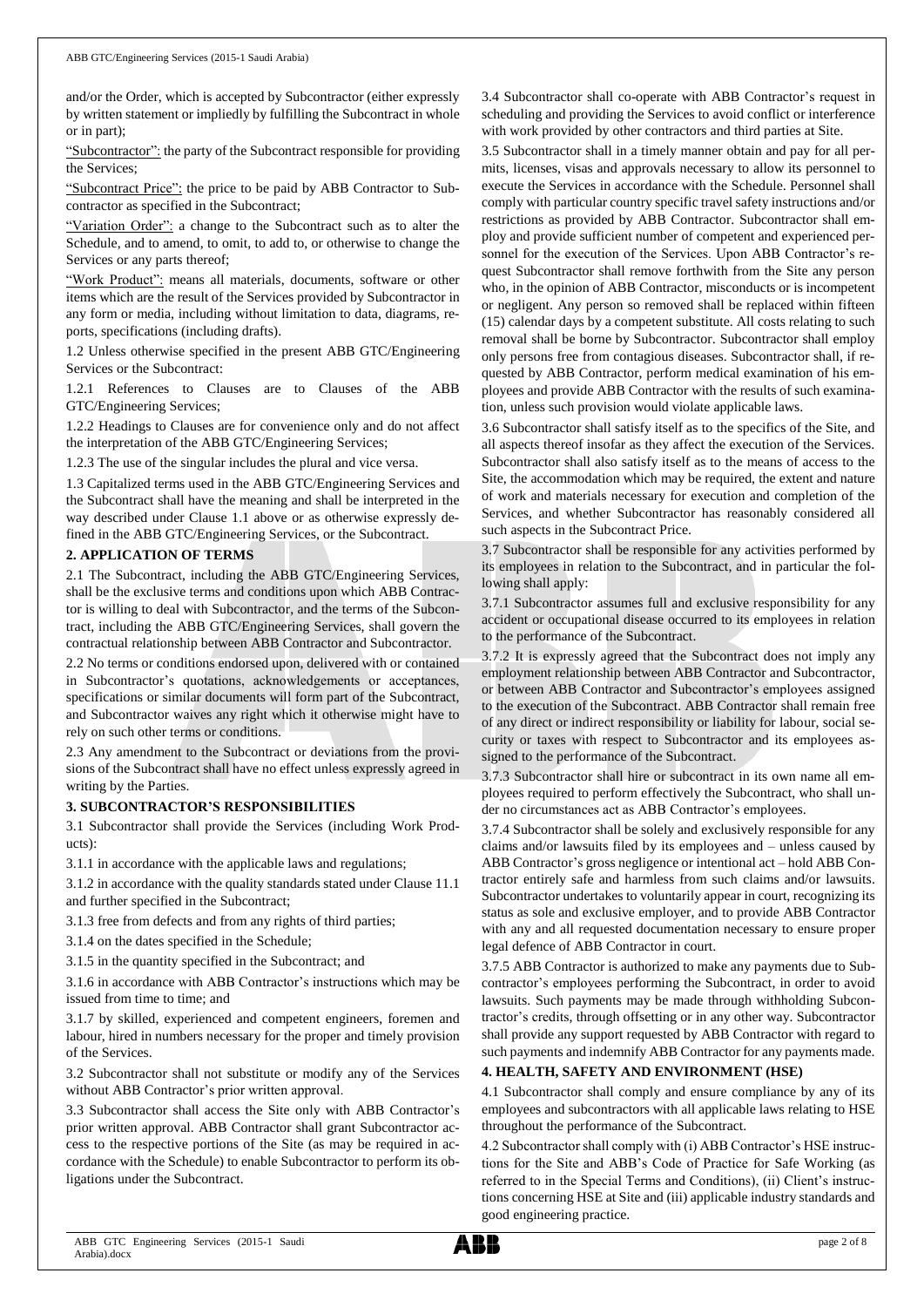4.3 Subcontractor shall ensure that all its personnel, and its subcontractors' personnel, working on Site shall have received relevant training and induction before being allowed to work on Site. Subcontractor shall immediately remove from Site any person who, in ABB Contractor's opinion, fails to comply with the provisions of the relevant legislation, regulations and rules as appropriate or such other HSE legislation, which from time to time may be in force.

4.4 Subcontractor shall be solely responsible for the health and safety of all its employees and subcontractors at Site and shall immediately advise ABB Contractor and the relevant authority, if so required, of the occurrence of any accident, incident or near-miss on or about the Site or otherwise in connection with the provision of the Services. Within twenty four (24) hours after the occurrence of any such accident, incident or near-miss, Subcontractor shall furnish ABB Contractor with a written report, which shall be followed within fourteen (14) calendar days by a final report. Subcontractor shall also provide such a report to the appropriate authority when required. This procedure shall not relieve Subcontractor from the full responsibility to protect persons and property, and from its liability for damages.

#### **5. VARIATION ORDERS**

ABB Contractor may issue, in the standard form provided in the Annexes, Variation Orders to Subcontractor to alter the Schedule, to amend, omit, add to, or otherwise change the Services or any parts thereof. Subcontractor shall carry out such Variation Orders only upon receipt of written Variation Order and continue to be bound by the provisions of the Subcontract. The value of each Variation Order shall then be added to or deducted from the Subcontract Price, as appropriate; agreed unit prices shall continue to apply. The Variation Order shall, as the case may be, express the amount of time by virtue of which the Schedule shall be shortened or extended. Subcontractor shall not postpone or delay the performance of a Variation Order on the grounds of dispute, or that it is subject to acceptance by Subcontractor, or agreeing to the value amount, and/or time extension to Schedule.

## **6. PROVISION OF THE SERVICES**

6.1 Subcontractor shall provide the Services and meet the Schedule both as specified in the Subcontract. Partial performance is not accepted unless confirmed or requested by ABB Contractor in writing.

6.2 Subcontractor shall submit for ABB Contractor's approval a detailed execution plan (including agreed milestones as specified in the Subcontract) for the performance of the Subcontract and shall assist ABB Contractor with regard to the scheduling and planning process, and cooperate with ABB Contractor in all respects of the Subcontract scheduling and planning.

6.3 Unless requested otherwise, Subcontractor shall at least monthly in the form requested by ABB Contractor, report the status of the provision of the Services. Subcontractor shall anticipate that the Services may be interfered with or incidentally delayed from time to time due to concurrent performance of work by others. The report shall be provided to ABB Contractor within five (5) calendar days from the end of the month covered by the report. If the provision of the Services or any part thereof is behind the Schedule, Subcontractor shall submit in writing a recovery plan specifying its activities for reaching compliance with the Schedule. Upon ABB Contractor's request, Subcontractor shall provide ABB Contractor at any time with all information regarding the provision of the Services. ABB Contractor shall have the right to withhold payments under the Subcontract if Subcontractor fails to submit any of the reports.

6.4 Subcontractor must indicate latest at the time of acceptance of the Subcontract the customs tariff numbers of the country of consignment and the countries of origin for all Services. For controlled Services, the relevant national export control numbers must be indicated and, if the Services are subject to U.S. export regulations, the U.S. Export Control Classification Numbers (ECCN) or classification numbers of the International Traffic In Arms Regulations (ITAR) must be specified. Proofs of preferential origin as well as conformity declarations and marks of the country of consignment or destination are to be submitted without being requested; certificates of origin upon request.

#### **7. TIME FOR PROVIDING THE SERVICES, DELAY**

7.1 If Subcontractor does not comply with the Schedule, ABB Contractor reserves the right to instruct Subcontractor in writing to expedite its performance under the Subcontract. Subcontractor shall take such measures (in accordance with ABB Contractor's instructions) as required for acceleration of progress so as to complete the provision of the Services, or the relevant part thereof, on time. Subcontractor shall not be entitled to any additional payment for taking such steps to accelerate the work to meet the Schedule. Subcontractor shall notify ABB Contractor in writing within twenty four (24) hours of the occurrence and cause of any delay and also to make every effort to minimise or mitigate the costs or the consequences of such delay.

7.2 If Subcontractor fails to provide the Services in accordance with the Schedule, Subcontractor shall pay liquidated damages to ABB Contractor for this default. The liquidated damages shall be payable at a rate specified in the Subcontract. Subcontractor shall pay the liquidated damages upon written demand or upon receipt of an invoice from ABB Contractor. The amount of liquidated damages may be deducted by ABB Contractor from any payments due or which may become due to Subcontractor without prejudice to any other recovery method. The payment of such liquidated damages shall not relieve Subcontractor from any of its obligations and liabilities under the Subcontract.

7.3 If the delay in providing the Services is such that ABB Contractor is entitled to maximum liquidated damages and if the Services are still not provided, ABB Contractor may in writing demand provision of the Services within a final reasonable period which shall not be less than one week.

7.4 If Subcontractor does not provide the Services within such final period and this is not due to any circumstance for which ABB Contractor is responsible, then ABB Contractor reserves the right to:

7.4.1 terminate the Subcontract pursuant to Clause 16 (Termination);

7.4.2 refuse any subsequent provision of the Services which Subcontractor attempts to make;

7.4.3 recover from Subcontractor any costs or expenditure incurred by ABB Contractor in obtaining the services in substitution from another Subcontractor;

7.4.4 claim in addition to liquidated damages under Clause 7 for any additional costs, losses or damages incurred whatsoever by ABB Contractor which are reasonably attributable to Subcontractor's failure to comply with the Subcontract.

7.5 ABB Contractor shall also have the right to terminate the Subcontract by notice in writing to the Subcontractor, if it is clear from the circumstances that there will occur a delay in providing the Services which under Clause 7 would entitle ABB Contractor to maximum liquidated damages.

#### **8. MONITORING AND ACCEPTANCE OF THE SERVICES**

8.1 Subcontractor shall allow ABB Contractor and/or its authorised representatives to monitor the provision of the Services at any time.

8.2 Notwithstanding any monitoring, Subcontractor shall remain fully responsible for the Services' compliance with the Order. This applies whether or not ABB Contractor has exercised its right of monitoring and shall not limit Subcontractor's obligations under the Order. For the avoidance of doubt, monitoring of Services by ABB Contractor Customer and/or its authorised representatives shall in no event exempt Subcontractor from or limit Subcontractor's warranties or liability in any way.

8.3 ABB Contractor shall not be deemed to have accepted any Services until it has had a reasonable time to review them following completion or, in the case of a defective performance, until a reasonable time after such defective performance has become apparent. Such reasonable time period shall be determined by the specifics of the Services, the

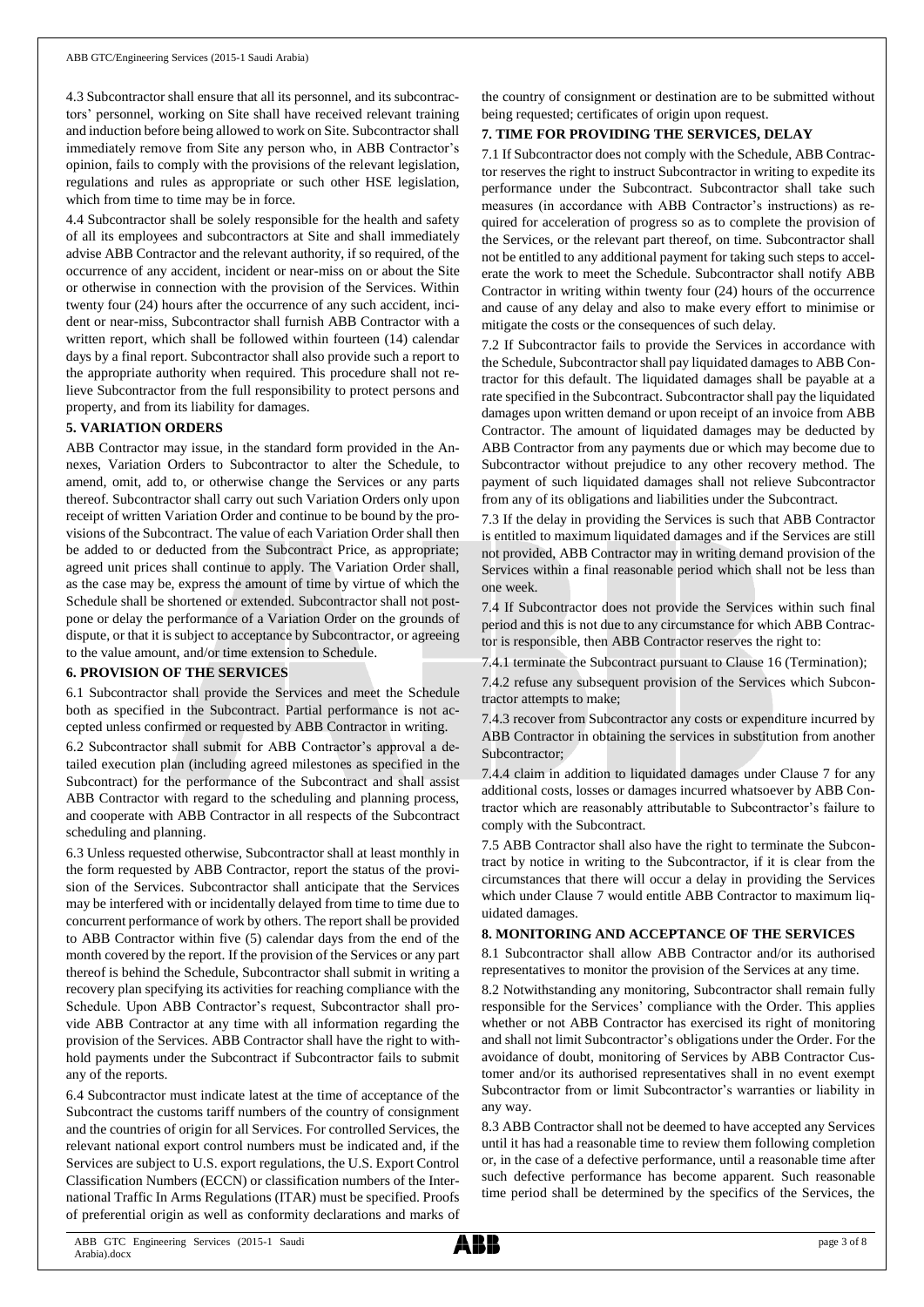defective performance and the circumstances of the provision of the Services.

#### **9. SUSPENSION OF THE SUBCONTRACT**

9.1 ABB Contractor shall have the right to suspend performance of the Subcontract at any time for convenience for a period of 90 calendar days in the aggregate without any compensation to Subcontractor. In case the suspension extends beyond 90 calendar days, Subcontractor shall be compensated by ABB Contractor for the direct and reasonable incurred costs of such suspension. The agreed time for performance of the Subcontract or the concerned part thereof shall be extended by the time period of the suspension.

9.2 If the suspension of the Subcontract is caused or requested by Client, Subcontractor shall be entitled only to a compensation as specified in the Subcontract and to the extent paid by Client.

9.3 Subcontractor shall suspend the performance of the Subcontract or any part thereof, including postponing the provision of the Services, for such times and in such manner as ABB Contractor considers necessary (i) for proper HSE or execution of the Subcontract, or (ii) due to any default by Subcontractor, in which case Subcontractor shall bear all costs and be liable for the delay arising from such suspension.

9.4 Subcontractor shall have no right to suspend performance of the Subcontract.

#### **10. FORCE MAJEURE**

10.1 Neither Party shall be liable for any delay in performing or for failure to perform its obligations under the Subcontract if the delay or failure results from an event of "Force Majeure", provided that the affected Party serves notice to the other Party within five (5) calendar days from occurrence of the respective event of Force Majeure.

10.2 "Force Majeure" means the occurrence of any event which is unforeseeable and beyond the control of the Party affected that results in the failure or delay by such Party of some performance under the Subcontract, in full or part. Each Party shall use its reasonable endeavours to minimise the effects of any event of Force Majeure.

#### **11. WARRANTY**

11.1 Subcontractor warrants that the Services (including Work Products):

11.1.1 comply with the Subcontract, including but not limited to any specification as stipulated in the Subcontract, and according to the highest standards and in the manner and method recognized by good engineering practices;

11.1.2 are fit for the particular purpose of the Project, whether expressly or impliedly made known to Subcontractor in the Subcontract;

11.1.3 are free from defects; and

11.1.4 comply with Clauses 3.1.1 and 17 (Compliance, Integrity).

11.2 The warranty period shall be thirty six (36) months from acceptance of the Services.

11.3 In the event of a breach of warranty, the entire warranty period of Clause 11.2 shall be restarted upon Client's and/or ABB Contractor's written confirmation the Services are no longer defective.

11.4 In case of non-compliance with the warranty provided under this Clause 11, ABB Contractor shall be entitled to enforce one or more of the following remedies at Subcontractor's own expense and risk:

11.4.1 to give Subcontractor the opportunity to carry out any additional work necessary to ensure that the terms and conditions of the Subcontract are fulfilled within twenty (20) calendar days from ABB Contractor's notice;

11.4.2 to carry out (or to instruct a third party to carry out) any additional work necessary to make the Services comply with the Subcontract;

11.4.3 to obtain from Subcontractor prompt replacement of the noncompliant Services by other Services conforming with the Subcontract; 11.4.4 to refuse to accept any further provision of the Services, but without exemption from Subcontractor's liability for the defective Services;

11.4.5 to claim such costs and damages as may have been sustained by ABB Contractor as a result of Subcontractor's breach or failure;

11.4.6 to terminate the Subcontract in accordance with Clause 16.1.

11.5 The rights and remedies available to ABB Contractor and contained in the Subcontract are cumulative and are not exclusive of any rights or remedies available under warranty, at law or in equity.

#### **12. PRICES, PAYMENT TERMS, INVOICING**

12.1 The Subcontract Price shall be deemed to cover the fulfilment by Subcontractor of all its obligations under the Subcontract and include the costs of the Services specified and the costs for everything, including but not limited to supervision, fees, taxes, duties, transportation, profit, overhead, licences, permits, and travel, whether indicated or described or not, which is necessary for the provision of the Services.

12.2 The prices stipulated in the Subcontract are fixed unless otherwise provided in a Variation Order.

12.3 The payment terms and the applicable procedures shall be specified in the Subcontract.

12.4 Subcontractor shall submit invoices complying with Subcontractor's and ABB Contractor's applicable local mandatory law, generally accepted accounting principles and ABB Contractor requirements set forth in the Subcontract, which shall contain the following minimum information: Subcontractor name, address and reference person including contact details (telephone, e-mail etc.); invoice date; invoice number; Order number (same as stated in the Order); Subcontractor number (same as stated in the Order); address of ABB Contractor; quantity; specification of Services supplied; price (total amount invoiced); currency; tax or VAT amount; tax or VAT number; Authorized Economic Operator and/or Approved Exporter Authorization number and/or other customs identification number, if applicable.

12.5 Invoices shall be accompanied by interim release of liens or privileges and shall be issued to ABB Contractor as stated in the Subcontract. Invoices shall be sent to the invoice address specified in the Subcontract. The submission of an invoice shall be deemed to be a confirmation by Subcontractor that it has no additional claims, except as may already have been submitted in writing, for anything that has occurred up to and including the last day of the period covered by such invoice. 12.6 Subcontractor shall make payment in due time for all equipment

and labour used in, or in connection with, the performance of the Subcontract in order to avoid the imposition of any lien or privilege against any portion of the Services and/or the Project. In the event of the imposition of any such lien or privilege by any person who has supplied any such equipment or labour, or by any other person claiming by, through or under Subcontractor, Subcontractor shall, at its own expense, promptly take any and all action as may be necessary to cause such lien or privilege to be released or discharged. Subcontractor shall furnish satisfactory evidence, when requested by ABB Contractor, to verify compliance with the above. In the alternative, ABB Contractor may pay to release the lien and withhold such amounts from Subcontractor.

12.7 ABB Contractor shall have the right to withhold the whole or part of any payment to Subcontractor which, in the opinion of ABB Contractor, is necessary for protection of ABB Contractor from loss on account of claims against Subcontractor, or failure by Subcontractor to make due payments to its sub-suppliers or employees, or not having paid taxes, dues and social insurance contributions. ABB Contractor reserves the right to set off such amount owed to Subcontractor, or withhold payment for Services not provided in accordance with the Subcontract. However, Subcontractor shall not be entitled to set off any amounts owed by ABB Contractor to Subcontractor, unless prior approval has been granted by ABB Contractor in writing.

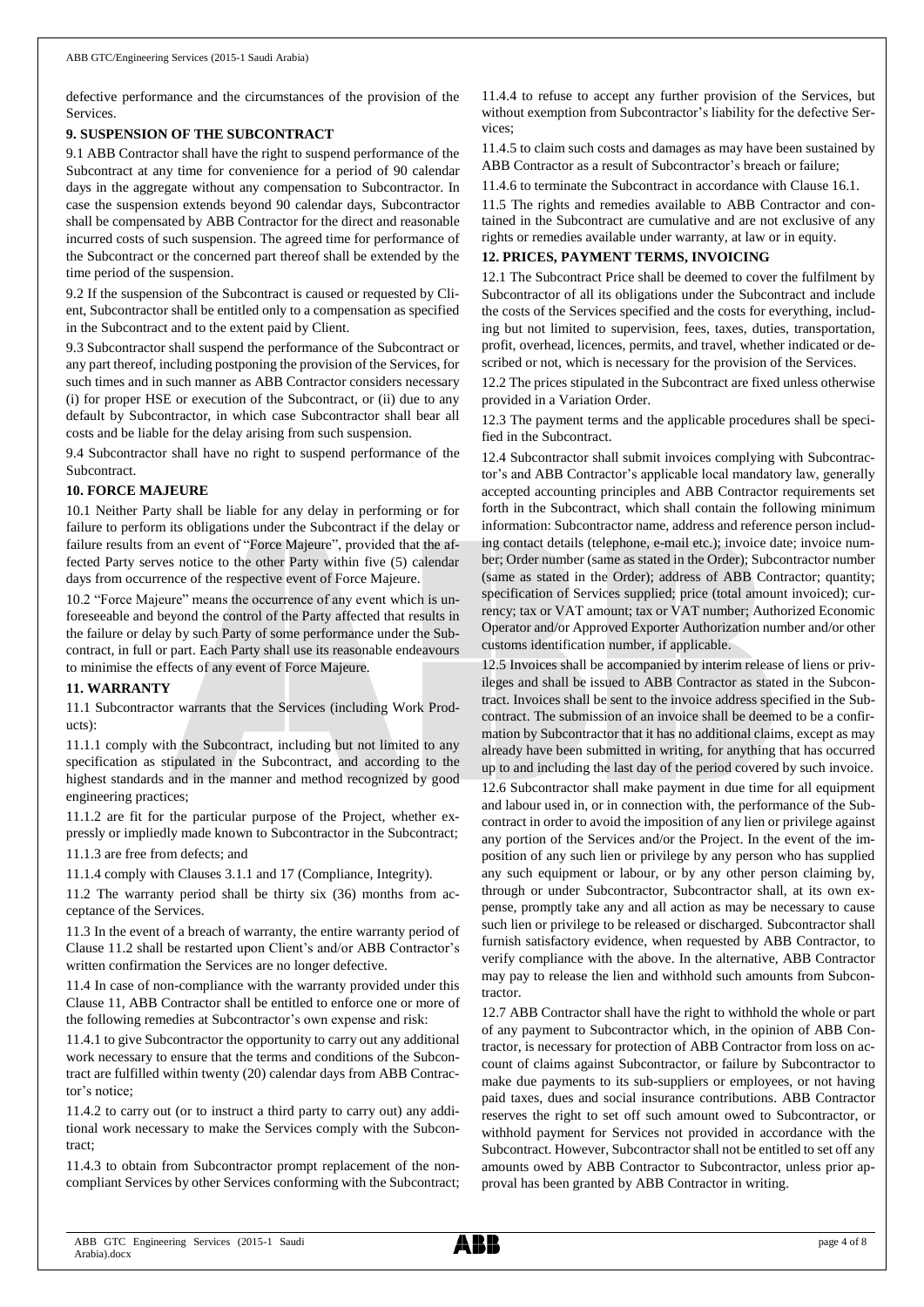#### **13. INTELLECTUAL PROPERTY**

13.1 Subcontractor assigns herewith to ABB Contractor full ownership rights in and to any Intellectual Property in the Work Products arising from the Services for the full duration of such rights, wherever in the world enforceable. Subcontractor further agrees to execute, upon ABB Contractor's request and at its cost, all further documents and assignments and do all such further things as may be necessary to perfect ABB Contractor's ownership title to the Intellectual Property or to register ABB Contractor as owner of the Intellectual Property with any registry, including but not limited to governmental registration authorities or private registration organisations.

13.2 The Intellectual Property Rights in any Work Products created by or licensed to Subcontractor prior to the Effective Date or outside of the Subcontract, and any subsequent modifications to the same ("Pre-Existing Works") will remain vested in Subcontractor or the respective third party owner. To the extent that Pre-Existing Works are embedded in any Work Products delivered by Subcontractor, ABB Contractor and its Affiliates shall have a worldwide, irrevocable, perpetual, transferrable, non-exclusive, royalty-free licence with rights to sublicense to use the Pre-Existing Works as part of such Work Products, including the right to further improve, develop, market, distribute, sub-license, exploit or otherwise use the Work Products containing such Pre-Existing Works.

#### **14. LIABILITY AND INDEMNITY**

14.1 Subcontractor shall indemnify ABB Contractor against all liabilities, losses, damages, injuries, cost, expenses, actions, suits, claims, demands, charges or expenses whatsoever arising in connection with death or injury suffered by persons employed by Subcontractor or any of its sub-suppliers.

14.2 Without prejudice to applicable mandatory law or unless otherwise agreed between the Parties, Subcontractor shall compensate/indemnify ABB Contractor and Client for all liabilities, losses, damages, injuries, cost, actions, suits, claims, demands, charges or expenses whatsoever arising out of or in connection with the performance of the Subcontract and/or the Services (i) for Subcontractor's breaches of the Subcontract, and (ii) for any claim made by a third party (including employees of Subcontractor) against ABB Contractor in connection with the Services and to the extent that the respective liability, loss, damage, injury, cost or expense was caused by or arises from acts or omissions of Subcontractor and/or from the Services.

14.3 In the event of infringements of third party Intellectual Property Rights caused by or related to the Services and/or the Work Products:

14.3.1 Subcontractor shall reimburse ABB Contractor and Client for any liabilities, losses, damages, injuries, costs and expenses (including without limitation to any direct, indirect, or consequential losses, loss of profit and loss of reputation, and all interest, penalties and legal and other professional costs and expenses) arising out of such infringement. This obligation does not limit any further compensation rights of ABB Contractor or Client;

14.3.2 Without prejudice to ABB Contractor's right under the Subcontract, Subcontractor shall, upon notification from ABB Contractor at Subcontractor's cost (i) procure for ABB Contractor the right to continue using the Work Products; (ii) modify the Work Products so that they cease to be infringing; or (iii) replace the Work Products by noninfringing Work Products.

14.4 Subcontractor shall be responsible for the acts, omissions, defaults, negligence or obligations of any of its sub-suppliers, its agents, servants or workmen as fully as if they were the acts, omissions, defaults, negligence or obligations of Subcontractor.

14.5 ABB Contractor reserves the right to set off any indemnity/liability claims under the Subcontract against any amounts owed to Subcontractor.

14.6 For any indemnity obligations, Subcontractor shall defend ABB Contractor at its cost against any third party claims upon ABB Contractor's request.

#### **15. INSURANCE**

15.1 Subcontractor shall maintain as required in the Special Terms and Conditions and at its expense with reputable and financially sound insurers acceptable to ABB Contractor the following type of insurances: professional liability insurance, public liability insurance, statutory worker's compensation/employer's liability insurance.

15.2 All insurance policies shall be endorsed to include ABB Contractor as additional insured and provide a waiver of insurer's right of subrogation in favour of ABB Contractor. Subcontractor shall no later than Effective Date provide to ABB Contractor certificates of insurance covering such policies as well as confirmation that premiums have been paid. Subcontractor shall also provide upon ABB Contractor's request copies of such insurance policies.

15.3 In case of loss and damage related to the covers in Clause 15, any and all deductibles shall be for Subcontractor's account.

15.4 Subcontractor shall furnish notice to ABB Contractor within thirty (30) calendar days of any cancellation or non-renewal or material change to the terms of any insurance.

15.5 All Subcontractor policies (except worker's compensation/employer's liability) shall be considered primary insurance and any insurance carried by ABB Contractor shall not be called upon by Subcontractor's insurers to contribute or participate on the basis of contributing, concurrent, double insurance or otherwise.

15.6 Should Subcontractor fail to provide insurance certificates and maintain insurance according to Clause 15, ABB Contractor shall have the right to procure such insurance cover at the sole expense of Subcontractor.

15.7 Any compensation received by Subcontractor shall be applied towards the replacement and/or restoration of the Services.

15.8 Nothing contained in this Clause 15 shall relieve Subcontractor of any liability under the Subcontract or any of its obligations to make good any loss or damage. The insured amounts can neither be considered nor construed as a limitation of liability.

#### **16. TERMINATION**

16.1 Without prejudice to any other rights or remedies to which ABB Contractor may be entitled, ABB Contractor may terminate the Subcontract in the event that:

16.1.1 Subcontractor commits a breach of its obligations under the Subcontract, and fails to remedy that breach within ten (10) calendar days (unless otherwise stated under the Subcontract) of receiving written notice from ABB Contractor requiring its remedy; or

16.1.2 subject to Clause 7.3, the maximum amount of liquidated damages payable by Subcontractor is reached, or, subject to Clause 7.5, it is clear from the circumstances that a delay will occur in providing the Services which would entitle ABB Contractor to maximum liquidated damages; or

16.1.3 Subcontractor fails to provide, in response to demand by ABB Contractor, adequate assurance of Subcontractor's future performance, whereby ABB Contractor shall be the sole judge of the adequacy of said assurance; or

16.1.4 there is any adverse change in the position, financial or otherwise, of Subcontractor, whereby and without limitation:

a) Subcontractor becomes insolvent; or

b) an order is made for the winding up of Subcontractor; or

c) documents are filed with a court of competent jurisdiction for the appointment of an administrator of Subcontractor; or

d) Subcontractor makes any arrangement or composition with its creditors, or makes an application to a court of competent jurisdiction for the protection of its creditors in any way; or

16.1.5 Subcontractor ceases, or threatens to cease, performing a substantial portion of its business, whether voluntarily or involuntarily, that has or will have an adverse effect on Subcontractor's ability to perform its obligations under the Subcontract; or

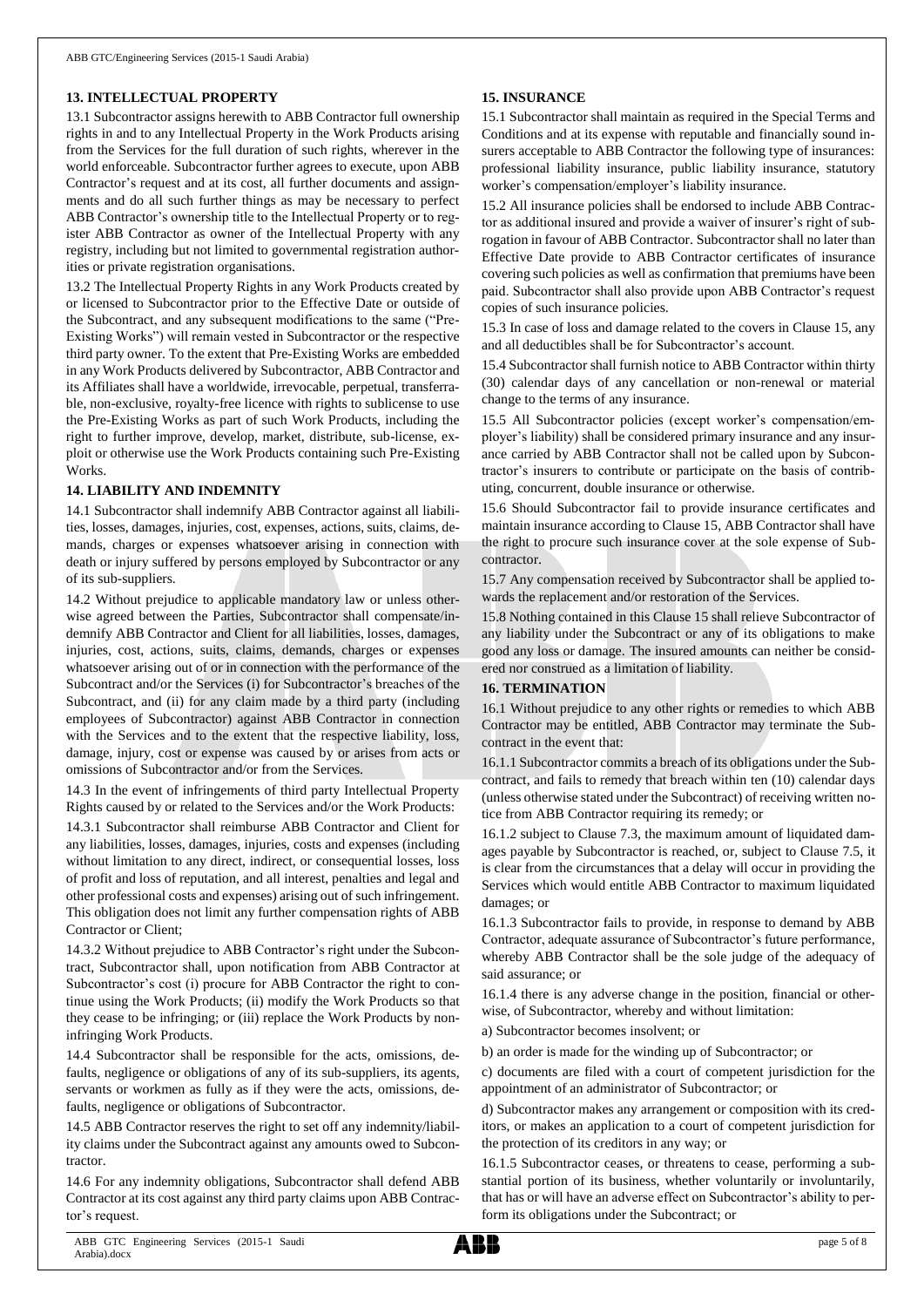16.1.6 any representation or warranty made by Subcontractor in the Subcontract is not true, or inaccurate and if such lack of truth or accuracy would reasonably be expected to result in an adverse impact on ABB Contractor, unless cured within ten (10) calendar days after the date of written notice of such lack; or

16.1.7 there is a change of control of Subcontractor.

16.2 Upon termination according to Clause 16.1, ABB Contractor shall be entitled to reclaim all sums which ABB Contractor has paid to Subcontractor under the Subcontract and to claim compensation for any costs, losses or damages incurred whatsoever in connection with such termination.

16.3 Upon termination according to Clause 16.1, ABB Contractor may complete the Subcontract or employ other suppliers to complete the Subcontract. Any such work shall be performed at Subcontractor's risk and expense.

16.4 Upon termination according to Clause 16.1, ABB Contractor shall have the right to enter into, and Subcontractor shall undertake to assign, any agreements with Subcontractor's sub-suppliers. Any costs related to such assignments of agreements with sub-suppliers from Subcontractor to ABB Contractor shall be for the account of Subcontractor.

16.5 ABB Contractor has the right to terminate the Subcontract or parts of the Subcontract without cause at any time with immediate effect at its sole discretion by written notice to Subcontractor. Upon receipt of such notice Subcontractor shall stop all provision of the Services and performance of the Subcontract unless otherwise directed by ABB Contractor. ABB Contractor shall pay Subcontractor for the Services provided. Subcontractor shall have no further claim for compensation due to such termination. Claims for compensation of loss of anticipated profits are excluded.

16.6 In case the Main Contract is terminated for reasons other than Subcontractor's performance and if ABB Contractor, as a result thereof, terminates the Subcontract, compensation to be paid to Subcontractor shall correspond to the compensation paid by Client to ABB Contractor for the respective part of the Subcontract.

16.7 On termination of the Subcontract, Subcontractor shall immediately deliver to ABB Contractor all copies of information or data provided by ABB Contractor to Subcontractor for the purposes of the Subcontract. Subcontractor shall certify to ABB Contractor that Subcontractor has not retained any copies of such information or data.

16.8 On termination of the Subcontract, Subcontractor shall immediately deliver to ABB Contractor all specifications, programs and other information, data, and Subcontractor Documentation regarding the Services which exist in any form whatsoever at the date of such termination, whether or not then complete.

16.9 Termination of the Subcontract, however arising, shall not affect or prejudice the accrued rights of the Parties as at termination, or the continuation of any provision expressly stated to survive, or implicitly surviving, termination.

#### **17. COMPLIANCE, INTEGRITY**

17.1 Subcontractor shall provide the Services and/or Work Products in compliance with all relevant legislation, laws, rules, regulations, and codes of practice, guidance and other requirements of any relevant government or governmental agency. To the extent that such regulations are advisory rather than mandatory, the standard of compliance to be achieved by Subcontractor shall be in compliance with the generally accepted best practice of the relevant industry. During the term of the Subcontract, Subcontractor shall on a six-monthly basis provide to ABB Contractor a duly completed Six Monthly Subcontractor's Compliance with Labor Laws Certificate substantially in the format attached to the Order as ANNEX 1.

17.2 Subcontractor must comply with the ABB Lists of Prohibited and Restricted Substances and with the reporting and other requirements regarding Conflict Minerals made available under **[www.abb.com](http://www.abb.com/) – Supplying – Material Compliance** or otherwise and shall provide ABB Contractor with respective documents, certificates and statements

if requested. Any statement made by Subcontractor to ABB Contractor (whether directly or indirectly, e. g. where applicable via the ABB Supplier Registration and Pre-Qualification System) with regard to materials used for or in connection with the Services and/or Work Products will be deemed to be a representation under the Subcontract.

17.3 Subcontractor represents and warrants that it is knowledgeable with, and is and will remain in full compliance with all applicable trade and customs laws, regulations, instructions, and policies, including, but not limited to, securing all necessary clearance requirements, proofs of origin, export and import licenses and exemptions from, and making all proper filings with appropriate governmental bodies and/or disclosures relating to the provision of services, the release or transfer of goods, hardware, software and technology to non U.S. nationals in the U.S., or outside the U.S., the release or transfer of technology and software having U.S. content or derived from U.S. origin software or technology.

17.4 No material or equipment included in or used for the Services and/or Work Products shall originate from any company or country listed in any relevant embargo issued by the authority in the country where the Services and/or Work Products shall be used or an authority otherwise having influence over the equipment and material forming part of the Services and/or Work Products. If any of the Services and/or Work Products are or will be subject to export restrictions, it is Subcontractor's responsibility to promptly inform ABB Contractor in writing of the particulars of such restrictions.

17.5 Both Parties warrant that each will not, directly or indirectly, and that each has no knowledge that the other Party or any third parties will, directly or indirectly, make any payment, gift or other commitment to its customers, to government officials or to agents, directors and employees of each Party, or any other party in a manner contrary to applicable laws (including but not limited to the U. S. Foreign Corrupt Practices Act and, where applicable, legislation enacted by member states and signatories implementing the OECD Convention Combating Bribery of Foreign Officials), and shall comply with all relevant laws, regulations, ordinances and rules regarding bribery and corruption. Nothing in the Subcontract shall render either Party or any of its Affiliates liable to reimburse the other for any such consideration given or promised.

17.6 Subcontractor herewith acknowledges and confirms that Subcontractor has received a copy of ABB's Code of Conduct and ABB's Supplier Code of Conduct or has been provided information on how to access both ABB Codes of Conduct online under **[www.abb.com/Integ](http://www.abb.com/Integrity)[rity](http://www.abb.com/Integrity)**. Subcontractor is obliged and agrees to perform its contractual obligations in accordance with both ABB Codes of Conduct, including but without limitation to all employment, health, safety and environmental requirements specified therein.

17.7 ABB has established the following reporting channels where Subcontractor and its employees may report suspected violations of applicable laws, policies or standards of conduct: Web portal: **[www.abb.com/Integrity](http://www.abb.com/Integrity) – Reporting Channels**; telephone and mail address: specified on this Web portal.

17.8 Any violation of an obligation contained in this Clause 17 shall be a material breach of the Subcontract. Either Party's material breach shall entitle the other Party to terminate the Subcontract with immediate effect and without prejudice to any further right or remedies under such Subcontract or applicable law.

17.9 Notwithstanding anything to the contrary contained in the Subcontract, Subcontractor shall, without any limitations, indemnify and hold harmless ABB Contractor from and against any liabilities, claim, proceeding, action, fine, loss, cost or damages arising out of or relating to any such violation of the above mentioned obligations and the termination of the Subcontract, or arising from export restrictions concealed by Subcontractor. With respect to export restrictions solely attributable to ABB Contractor's use of the Services and/or Work Prod-

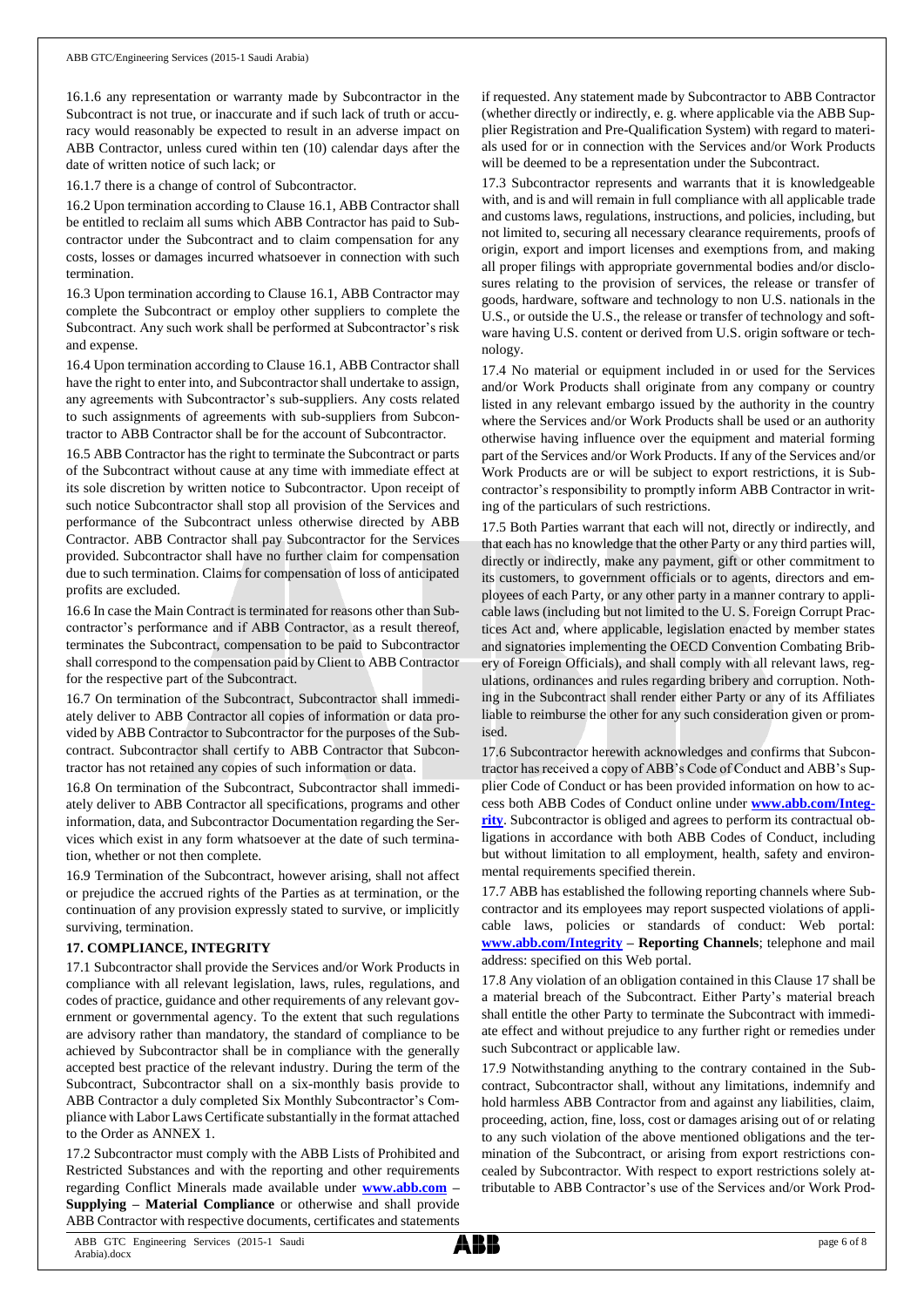ucts, the now said commitment shall only apply to the extent Subcontractor has knowledge of or reasonably should have been aware of such use.

#### **18. ASSIGNMENT AND SUBCONTRACTING**

18.1 Subcontractor shall neither novate nor assign, subcontract, transfer, nor encumber the Subcontract nor any parts thereof (including any monetary receivables from ABB Contractor) without prior written approval of ABB Contractor.

18.2 ABB Contractor may at any time assign, novate, encumber, subcontract or deal in any other manner with all or any of its rights or obligations under the Subcontract.

### **19. NOTICES AND COMMUNICATION**

Any notice shall (unless otherwise agreed upon) be given in the language of the Subcontract by sending the same by registered mail, courier, fax or by e-mail to the address of the relevant Party as stated in the Subcontract or to such other address as such Party may have notified in writing to the other for such purposes. E-mail and fax notices expressly require written confirmation issued by the receiving Party. Electronic read receipts may not under any circumstances be deemed as confirmation of notice. Electronic signatures shall not be valid, unless expressly agreed in writing by duly authorised representatives of the Parties.

#### **20. WAIVERS**

Failure to enforce or exercise, at any time or for any period, any term of the applicable ABB GTC/Engineering Services or the Subcontract does not constitute, and shall not be construed as, a waiver of such term and shall not affect the right later to enforce such term or any other term herein contained.

### **21. GOVERNING LAW AND DISPUTE SETTLEMENT**

21.1 The Subcontract shall be governed by and construed in accordance with the laws of the country (and/or the state, as applicable) of ABB Contractor's legal registration, however under exclusion of its conflict of law rules and the United Nations Convention on International Sale of Goods.

21.2 For domestic dispute resolution matters, whereby ABB Contractor and Subcontractor are registered in the same country, any dispute or difference arising out of or in connection with the Subcontract, including any question regarding its existence, validity or termination or the legal relationships established by the Subcontract, which cannot be settled amicably or by mediation, shall be submitted to the jurisdiction of the Board of Grievances (Commercial Divisions) sitting in Riyadh and established pursuant to Royal Decree No. M/51 dated 17/7/1402 H. (10 May 1982).

21.3 For cross border dispute resolution matters, whereby ABB Contractor and Subcontractor are registered in different countries, unless agreed otherwise in writing between the Parties, any dispute or difference arising out of or in connection with the Subcontract, including any question regarding its existence, validity or termination or the legal relationships established by the Subcontract, which cannot be settled amicably or by mediation, shall be finally settled under the Rules of Arbitration of the International Chamber of Commerce by three arbitrators appointed in accordance with the said Rules. The place of arbitration shall be the location where ABB Contractor is registered, unless otherwise agreed in writing. The language of the proceedings and of the award shall be English. The decision of the arbitrators shall be final and binding upon both Parties, and neither Party shall seek recourse to an ordinary state court or any other authority to appeal for revisions of the decision.

# **22. CONFIDENTIALITY, DATA SECURITY, DATA PROTECTION**

### 22.1 Subcontractor shall:

22.1.1 Unless otherwise agreed in writing, keep in strict confidence all ABB Contractor Data and any other information concerning ABB Contractor's or its Affiliates' business, its products and/or its technologies

which Subcontractor obtains in connection with the Services to be provided (whether before or after acceptance of the Subcontract). Subcontractor shall restrict disclosure of such confidential material to such of its employees, agents or subcontractors or other third parties as need to know the same for the purpose of the provision of the Services to ABB Contractor. Subcontractor shall ensure that such employees, agents, subcontractors or other third parties are subject to and comply with the same obligations of confidentiality as applicable to Subcontractor and shall be liable for any unauthorized disclosures;

22.1.2 Apply appropriate safeguards, adequate to the type of ABB Contractor Data to be protected, against the unauthorised access or disclosure of ABB Contractor Data and protect such ABB Contractor Data in accordance with the generally accepted standards of protection in the related industry, or in the same manner and to the same degree that it protects its own confidential and proprietary information – whichever standard is higher. Subcontractor may disclose confidential information to "Permitted Additional Recipients" (which means Subcontractor's authorised representatives, including auditors, counsels, consultants and advisors) provided always that such Permitted Additional Recipients sign with Subcontractor a confidentiality agreement with terms substantially similar hereto or, where applicable, are required to comply with codes of professional conduct ensuring confidentiality of such information;

22.1.3 Not (i) use ABB Contractor Data for any other purposes than for providing the Services, or (ii) reproduce the ABB Contractor Data in whole or in part in any form except as may be required by the respective contractual documents, or (iii) disclose ABB Contractor Data to any third party, except to Permitted Additional Recipients or with the prior written consent of ABB Contractor;

22.1.4 Install and update at its own costs required adequate virus protection software and operating system security patches for all computers and software utilized in connection with providing the Services;

22.1.5 Inform ABB Contractor without delay about suspicion of breaches of data security or other serious incidents or irregularities regarding any ABB Contractor Data.

22.2 Subcontractor agrees that ABB Contractor shall be allowed to provide any information received from Subcontractor to any Affiliate of ABB Contractor. Subcontractor shall obtain in advance all necessary approval or consent for ABB Contractor to provide such information to ABB Contractor's Affiliates if such information is confidential for any reason or subject to applicable data protection or privacy laws and regulations.

22.3 In case the type of ABB Contractor Data affected is particularly sensitive and therefore, according to ABB Contractor's opinion, requires a separate confidentiality and non-disclosure agreement, Subcontractor agrees to enter into such agreement. The same applies with regard to data privacy topics which are not covered by this Clause 22 and which may require a separate data processing agreement according to applicable laws and regulations.

22.4 The obligations under this Clause 22 exist for an indefinite period of time and therefore shall survive the expiration or termination of the Subcontract for any reason.

## **23. SEVERABILITY**

The invalidity or unenforceability of any term or of any right arising pursuant to the Subcontract shall not adversely affect the validity or enforceability of the remaining terms and rights. The respective terms or rights arising pursuant to the Subcontract shall be given effect as if the invalid, illegal or unenforceable provision had been deleted and replaced by a provision with a similar economic effect to that of the deleted provision if this can be achieved by another provision.

#### **24. SURVIVAL**

24.1 Provisions of the ABB GTC/Engineering Services which either are expressed to survive the termination of the Subcontract or from their nature or context it is contemplated that they are to survive such